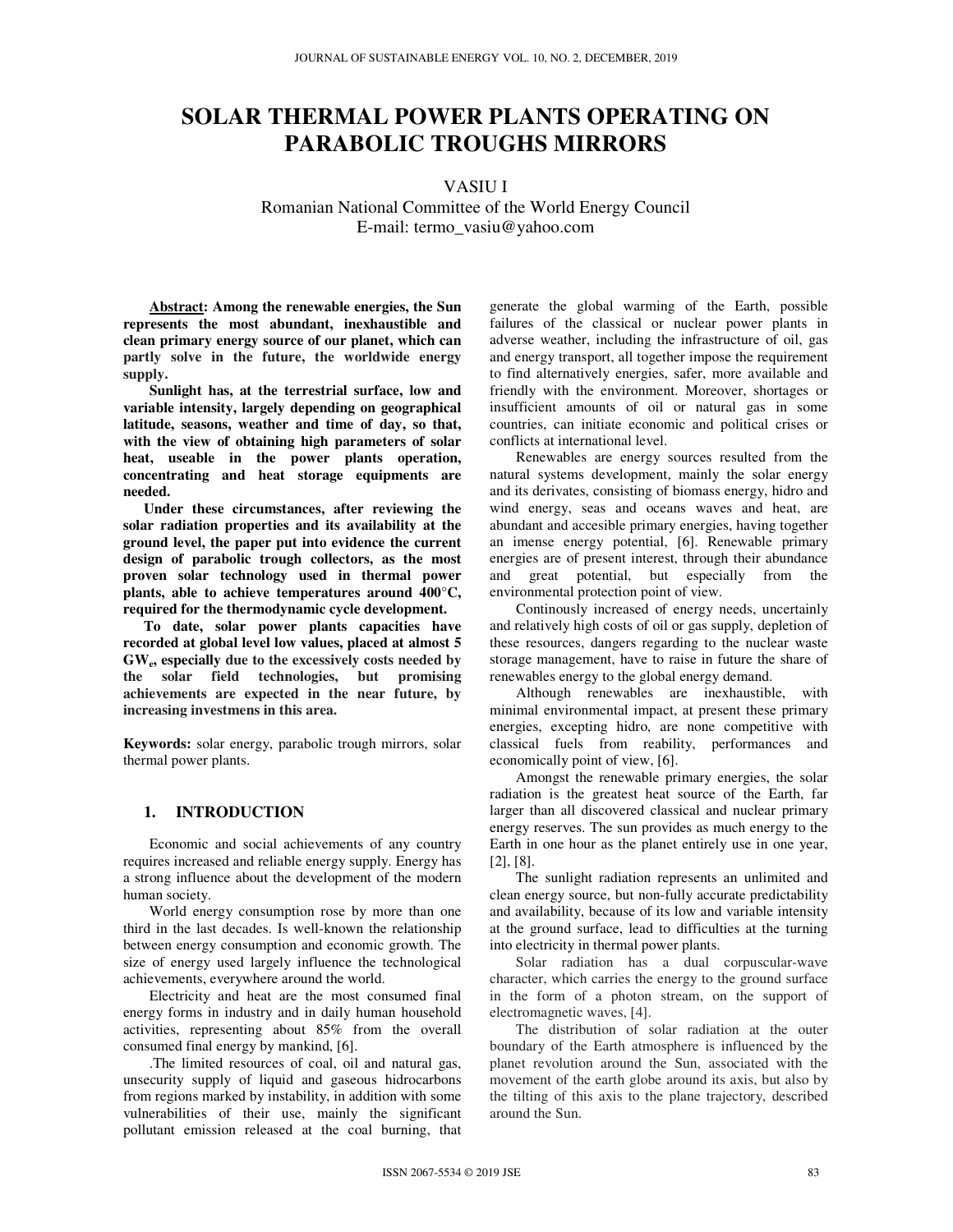The power of the sunlight radiation arriving at the top of the planet atmosphere on a surface placed in a right angle to the direct incident solar beam is about  $1,367$  W/m<sup>2</sup>, so called , solar constant",  $[2-5]$ ,  $[8-10]$ .

The passage of solar radiation to the terrestrial surface is accompanied by reflection and absorption phenomena, followed by dispersion due to the interaction with clouds, water vapor, dust particles included in the atmosphere, [2-5], [8-10].

At the same time, environmental pollution with solid particles and various gases, coming from industrial and agricultural activities, reduce the share of solar radiation reaching the surface of the planet.

The components of direct beam radiation received at the terrestrial level, usable for heating purposses, are shown in figure 1.



For a certain Sun position on the sky, defined by the angle  $(\delta)$  of solar beam with the horizontal of the place, the energy intensity of global radiation  $(E_G)$  depends on intensity of direct solar radiation  $(E_{ID})$  and difused radiation  $(E_{DF})$  flows, these being given by the relationship:

$$
E_G = E_{NID} + E_{DF} \qquad [W/m^2]
$$
 (1)

when:

$$
E_{NID} = E_{ID} \cdot \sin \delta \quad [W/m^2]
$$
 (2)

represents the normal component of the direct beam to a horizontal surface mounted at the ground level.

Geophysical and meteorological factors have a great influence on the solar radiation that can be received at the ground surface. Among these can be mentioned the latitude of the capture site, weather, alternation day/night cycle, thickness of the cloud layer, composition of the atmosphere and its transparency or nebulosity, that are responsible in large part for mankind's access to the solar energy, [3-5], [8-10].

After entering in the upper layers of the atmosphere, the intensity of the solar radiation flow is gradually diminished, almost half (48 %) being absorbed/ dissipated/diffused/reflected by its components and only about 52 % effectively reaches the ground surface, in form of useable direct and diffuse radiation, [3-5], [8-10].

Thus, at the soil level, under a perfectly clear and unpolluted sky, around the moon, only about  $1,000 \text{ W/m}^2$ may be registered, [4], [8-10].

A global map, showing the annual values of insolation on a horizontal surface placed al terrestrial level, is evidenced in figure 2, [8-10].



The highest annual global irradiation, in the range of  $(1,800-2,500)$  kWh/m<sup>2</sup>/year is recorded in the northern half and southern Africa, the Arabian Peninsula, Turkey, the Middle East and India, in most part of Asia, in Australia, in the south-west of the North American continent, on the west coast of South America, [8-10].

Lower solar radiation intensity at ground level, ranging from (1,000-1,800) kWh/m<sup>2</sup>/year, are reported in much part of Europe and northern Asia, north and eastern North America, east Asia, Indonesia, northern and east of South America, (fig. 2), [8-10].

In order to obtain high thermal parameters of solar heat, in accordance with those of the thermodynamic cycle developed by the power plant, the sunlight energy intensity must be at the ground level above (1,800-2,000)  $kWh/m^2$ , year, which may achieve live steam temperatures of at least 400°C, [8-10].

# **2. ACTUAL STAGE OF PARABOLIC TROUGH SOLAR SYSTEMS**

The low energy density of the sunlight reaching the Earth surface, the changes of its intensity during the day and with the seasons, in addition with its availability depending strongly on the geographical latitude, enclose the solar energy used for power generation.

Thus, solar thermal plants have to be placed only in areas with extended sunny periods during the year and increased intensity of the direct beam radiation.

At the same time, high energy density of the solar radiation, developing raised temperature levels at the sun energy conversion into heat, according with the values of the thermal cycles achieved in the power plants, can be obtained only through the direct sunlight concentration technologies.

The main components of this solar collector are the parabolic shape trough-mirror, named concentrator or reflector and the receiver including the absorber tube,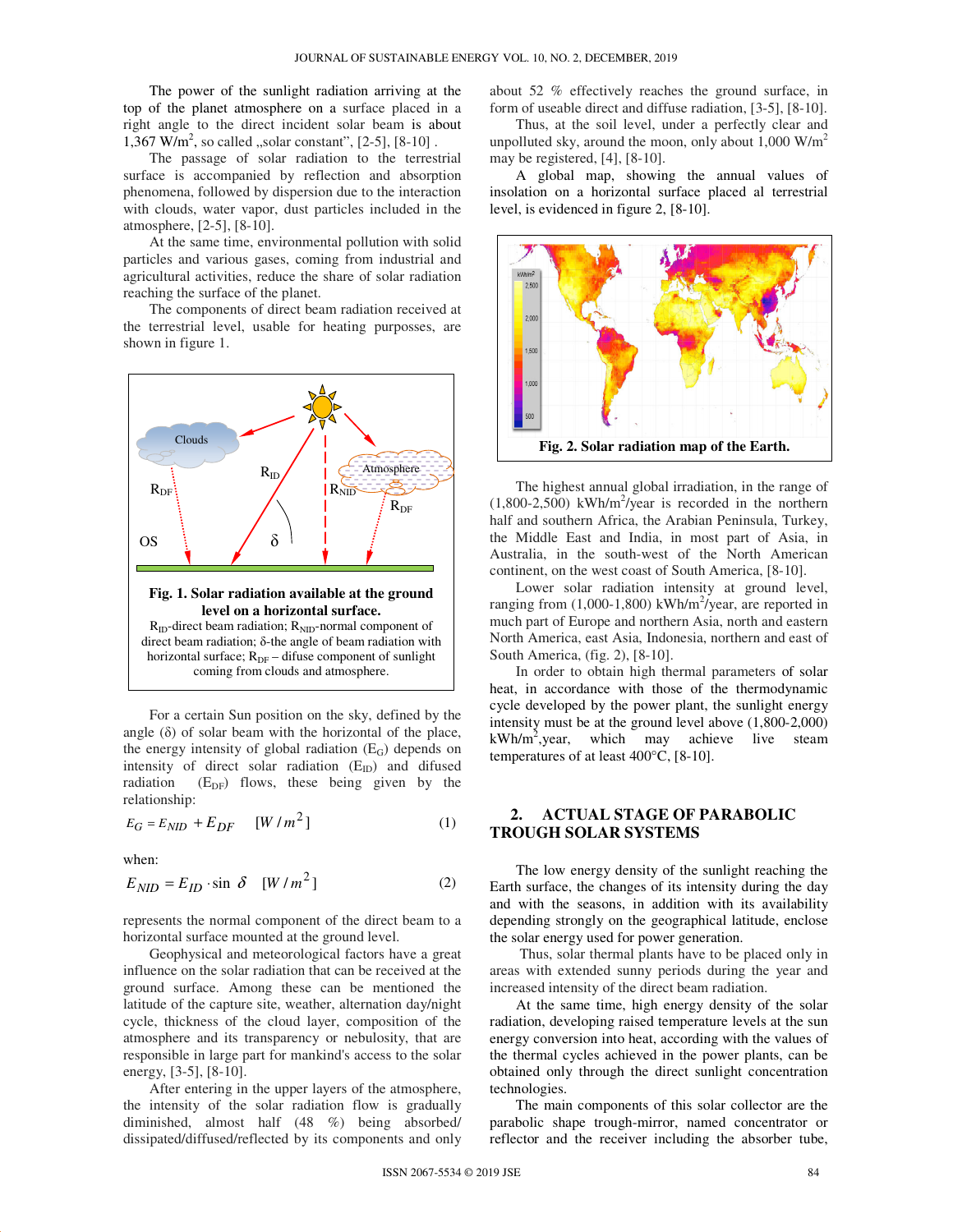passed by the heat transfer fluid. The absorber is protected by a cylindrical glazing to prevent heat losses by radiation and convection, [1], [4-5], [7-11], [14].

Concentrating solar power technologies require only direct solar beam radiation, which is focused along a line or in a point of the collector,  $[4-5]$ ,  $[7-11]$ ,  $[14]$ .

As a rule, a parabolic trough collector system captures sunlight over a large aperture area and concentrates this energy onto a much small absorber area of the receiver, thus multiplying intensity of the incoming solar radiation by a concentration ratio comprised between (30–80), [4-5], [7-11], [14], (fig. 3).



For an efficient sunlight collection, the reflectors (mirrors) are equiped with mechanical devices, named tracking systems, in order to follow the sun throughout the day, to be sure that only the normal beam, coming in right angle on the aperture area of the reflectors, is captured and concentrated, [4-5], [7-11], [14].

Suitable locations for the solar concentrating projects are places between latitudes (15-35)°N, where the irradiance of the direct solar beam received at ground level is over  $(1,800-2,000)$  kWh /m<sup>2</sup>, year, [4], [8-10],

 The major concentrating solar technologies, commonly applied in the power plants achievements, are shown in the table 1, [1], [10-14].

**Table 1. Concentrating solar technologies used in thermal power plants.** 

| Concentrator<br>type                       | <b>Typical range of</b><br>concentration<br>ratio | Tempe-<br>rature level<br>provided | Heat<br>transfer<br>fluid                                             |
|--------------------------------------------|---------------------------------------------------|------------------------------------|-----------------------------------------------------------------------|
| Parabolic trough-<br>mirror system         | 30-80                                             | 250-400                            | Syntethic<br>thermal oil.<br>Water/Steam<br>Molten salts              |
| <b>Linear Fresnnel</b><br>reflector system | $30-60$                                           | 250-550                            | Water/Steam                                                           |
| Power tower<br>system                      | 300-1000                                          | 550-800<br>(1000)                  | Water/steam.<br>Molten salts.<br>Liquid natrium,<br>Compressed<br>air |

There are several types of solar thermal collectors, all of them having the common principle of capturing solar radiation, converting it to useful heat and transferring it to a working fluid, having rised thermal capacity.

Parabolic trough collector system is the most developed and proven of the all concentrating solar technologies, being accepted on a large scale in the solar thermal power plants designs. This type of collector operates based on principle of linear sunlight concentration. The incoming direct radiation is reflected and focused onto the tubular receiver by the parabolic reflector, located above trough, at the focal line of the mirrors, exposed to the concentrated sunlight (fig. 4), [1], [7-10], [12-14].



The tubular absorber, as part of the receiver, is crossed by the transfer fluid flowing inside the long linepipes, accumulating the focused sunlight in form of heat

Because of its parabolic shape, the trough mirrors can focus the sunlight from 30 times to 100 times its normal intensity, on the absorber pipes, representing the concentration ratio, [4].

The surface of trough-mirror is made of a reflective layer, such as thin glass mirror, plastic films or thin metal foil, mostly polished aluminium or silver coated.

The solar collector field comprises a large number of parabolic trough-mirrors, aligned in parallel rows on a north-south orizontal axis, [1], [7-10], [12-14], (fig. 5).



**Fig. 5. Solar field** comprising of parabolic trough shaped mirrors arranged on rows.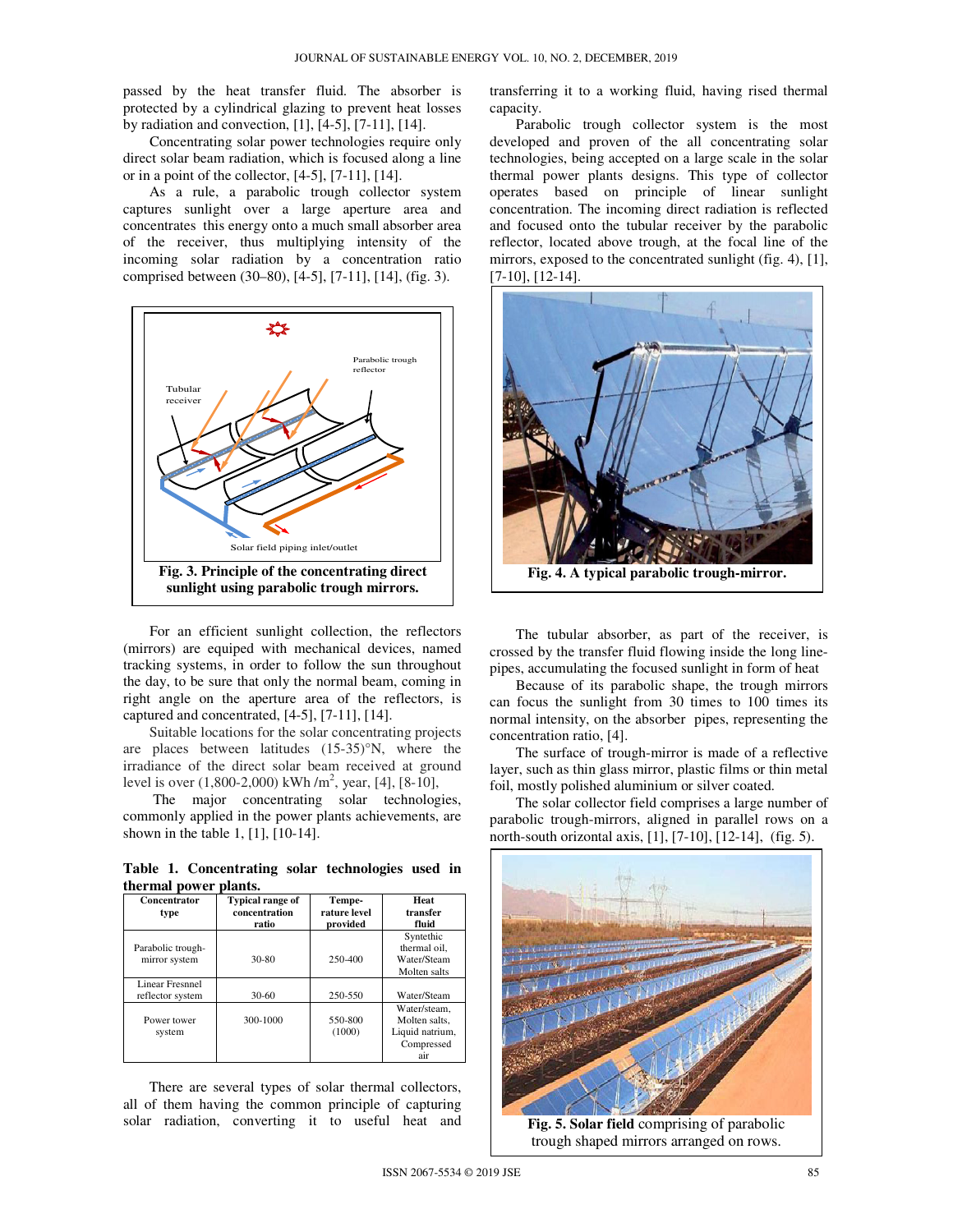

## **Fig. 6. Defining the main sizes of solar energy conversion into heat using parabolic trough mirrors.**

 $\Phi_{\text{in}}$ ,  $\Phi_{\text{cr}}$  - thermal flows of incoming sunlight and concentrated solar radiation;  $\Phi_{\text{ls}}$  - thermal flow lost from the absorber surface;  $\Phi_{\text{us}}$ -useful thermal flow; a-aperture (width) of the parabolic trough-mirror;  $T_{fi}$ ,  $T_{fo}$  – inlet and outlet temperatures of the thermal transfer fluid associated to the absorber.

$$
(\sigma = 5.67 \cdot 10^{-8} \text{ W/m}^2 \cdot \text{K}^4);
$$

 $k_{ls}[W/m^2 \cdot K]$  – coefficient of thermal loss due to convection and radiation;

 $T_{ab}[K]$  – absorber surface temperature;

 $T_{en}$ [K] – environmental temperature.

Taking into acount the heat losses, useful thermal flow  $\Phi_{\text{us}}$  available at the absorber surface, results as:

$$
\Phi_{us} = \Phi_{cr} - \Phi_{ls} \text{ [kW]}
$$
 (6)

$$
\Phi_{\textit{us}} = A_{\textit{in}} [\alpha \cdot C \cdot E_{\textit{in}} - \varepsilon \cdot \sigma \cdot T^4_{ab} - k_{ls} \cdot (T_{ab} - T_{en})] \ \ [\text{kW}] \quad (7)
$$

The absorber converts the concentrated sunlight energy into heat at high temperature and then is transferred to the fluid flowing inside. The useful heat defined in relation (7) above mentioned, can be expressed in another form, depending on the absorber parameters.

Thus, the thermal flow  $\Phi_{ab}$  transmitted to the absorber surface, will be, [3-5]:

$$
\Phi_{ab} = A_{ab} \cdot k_{tr} \cdot (T_{ab} - T_{wf}) \quad \text{[kW]} \tag{8}
$$

where:  $A_{ab}[m^2]$  – absorber surface area;

 $k_{tr}[W/m^2 \cdot K]$  – heat transfer coefficient from the absorber surface to the working fluid;

 $T_{wf}$ [K] – average temperature of the working fluid.

The average temperature of the working fluid, can be calculated as:

$$
T_{wf} = \frac{T_{fo} - T_{fi}}{2} \quad \text{[K]} \tag{9}
$$

where  $T_{\text{fo}}$ ,  $T_{\text{fi}}$  represent the temperatures at the outlet and inlet of the absorber tube.

The reflectors follow the movement of the sun along a single traking axis from east to west during the day, thus the concentrated sunlight is always directed on the linear receiver. Several receivers are assemblied in loops by side of heat transfer fluid, many loops being then connected to the power plant solar field pipe-line circuit.

The components of the parabolic trough solar mirrors collectors and the receivers, are installed on a steel support structure, attached on the ground, (fig. 5).

 Usually, the heat transfer fluid flowed inside the tubular absorbers is a synthetic oil (for high temperatures an eutectic mixture of byphenyl  $C_{12}H_{10}$  and dyphenyl oxide  $C_{12}H_{10}O$  resisting at thermal degradation), sometimes molten salts (sodium and potassium nitrate NaNO3+KNO3) are used, according with the temperatures developed by the receivers, [4-5], [12-14].

# **3. MATHEMATICAL MODEL OF THE PARABOLIC TROUGH MIRRORS**

The thermal efficiency calculation of the parabolic trough concentrating equipments takes place through the sizes involved, shown in figure 6, according to the mathematical relationships outlined below, [3-5].

The thermal flow of the direct solar radiation  $\Phi_{in}$ incident on the aperture of the trough-mirror, is defined as, [3-5]:

$$
\Phi_{in} = A_{in} \cdot E_{in} \text{ [kW]}
$$
 (3)

where:  $A_{in} [m^2]$  – aperture area of the trough-mirror in right angle with the incident solar beam radiation;

 $E_{in}[kW/m^2]$  – average energy density of the direct solar radiation.

The thermal flow of the concentrated solar radiation, sent by the reflector to the receiver  $\Phi_{cr}$  is given by relation, [3-5]:

$$
\Phi_{cr} = A_{in} \cdot \alpha \cdot C \cdot E_{in} \text{ [kW]} \tag{4}
$$

in which :  $\alpha$  – average absorptivity of the receiver;

 C − concentration factor (ratio) of the troughmirror.

The sunlight energy conversion into thermal energy is affected by significant heat losses, from the receiver to the environment.

Thermal flow  $\Phi_{1s}$  lost especially by radiation and convection, may be written as follows, [3-5]:

$$
\Phi_{ls} = A_{in}[\varepsilon \cdot \sigma \cdot T_{ab}^4 - k_{ls} \cdot (T_{ab} - T_{en})] \text{ [kW]} \tag{5}
$$

wherein:  $\varepsilon$  – average emissivity of the absorber; σ − Stefan-Boltzmann-constant;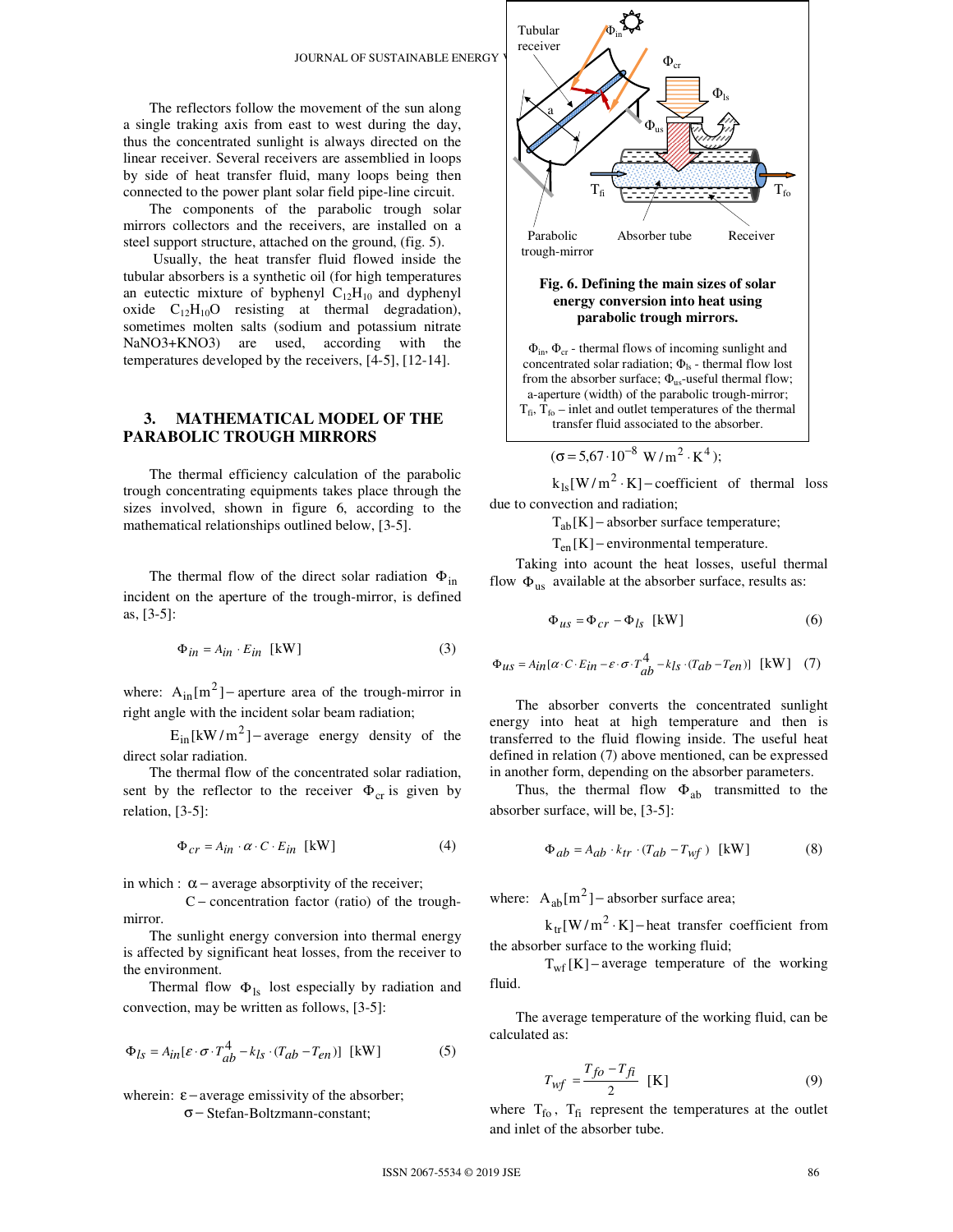The thermal flow  $\Phi_{\rm wf}$  collected by the heat transfer fluid, passed through the absorber tube, is expressed as:

$$
\Phi_{wf} = M_{wf} \cdot c_{wf} \cdot (T_{fo} - T_{fi}) \text{ [kW]} \tag{10}
$$

in which :  $M_{wf}$  [kg/s] – working fluid mass flow;

  $c_{wf}$ [kJ/kg·K] – average thermal capacity (specific heat) of the working fluid.

The thermal efficiency of solar radiation capture by the receiver  $\eta_{cap}$  is defined as the ratio of useful solar heat flow  $\Phi_{us}$  (without thermal losses), that reaches the absorber surface, to the incoming solar thermal flow on the aperture of the mirror  $\Phi_{in}$ , [3-5].

Thus:

$$
\eta_{cap} = \frac{\Phi_{us}}{\Phi_{in}} \cdot 100[\%] =
$$
\n
$$
= \frac{A_{in}[\alpha \cdot C \cdot E_{in} - \varepsilon \cdot \sigma \cdot T_{ab}^{4} - k_{ls} \cdot (T_{ab} - T_{en})}{A_{in} \cdot E_{in}} \cdot 100[\%]
$$
\n(11)

or in final form:

$$
\eta_{cap} = \alpha \cdot C - \frac{1}{E_{in}} \left[ \varepsilon \cdot \sigma \cdot T_{ab}^4 + k_{ls} \cdot (T_{ab} - T_{en}) \right] \cdot 100[\%]
$$
\n(12)

The thermal efficiency of parabolic trough solar collector  $\eta_{thc}$ , representig the ratio between solar heat flow taken over by the transfer fluid  $\Phi_{wf}$  and the heat flow of the direct solar radiation incident on the aperture of the trough-mirror  $\Phi_{in}$ , can be expressed as, [3-5]:

$$
\eta_{thc} = \frac{\Phi_{wf}}{\Phi_{in}} \cdot 100[\%] = \frac{M_{wf} \cdot c_{wf} \cdot (T_{fo} - T_{fi})}{A_{in} \cdot E_{in}} \cdot 100[\%]
$$
\n(13)

To evaluate the thermal efficiency of solar energy systems, a standard flux of  $E_{in} = 1,000$  W/m<sup>2</sup> is used, which is approximately the solar radiation incident on a surface directly facing the sun on a clear day around noon, [3-5].

There are some ways to increase the thermal efficiency of the concentrating parabolic trough equipments, such as improvements of the optical

systems, lowering the heat losses depending on high temperature components and better solar heat storage facilities.

# **4. SOLAR THERMAL POWER PLANTS SUPPLIED BY PARABOLIC TROUGHS SYSTEMS**

Increasing energy demand, as a result of the planet population growth, concerns about the continuous lowering amounts of the mineral primary resources, in association with their significant pollutant emision released in the burning processes, energy security supply and the threat of global warming, lead to the requirement to develop cleaner and more affordable power sources.

Solar thermal power plants provide a clean energy, friendly with the environment, using an inexhaustible and free primary source, easily accessible on a wide area of the Earth.

Electricity generation in the solar power plants faces with issues related to the specific properties of the solar beam radiation, such as low irradiance, intermittent nature and variable intensity, largely depending on weather and day-night cycle, recorded at the terrestrial level. Thus, the achievement of high temperatures required by the power plant operation, is possible only through solar focusing technologies, in addition with thermal storage.

The energy of solar radiation can be used for power generation, as alone thermal source, suppling so named "solar-only thermal" power plants, or as an additional source of heat, intregrated in an existing conventional thermal plant, so called "solar-thermal hybrid" power plant, which usually operate on fuels burning (natural gas, coal or wooden biomass), [7-9], [14].

For electricity production, heat transfer fluid circuit powered by the solar field of the power plant is coupled with conventional electricity generation equipments, including rotary thermal engines directly coupled with electrical generators, which turn the solar heat into electricity, as is shown in the figure 7.

In order to ensure continuous supply of the power plants, at a steady heat input during solar transients,

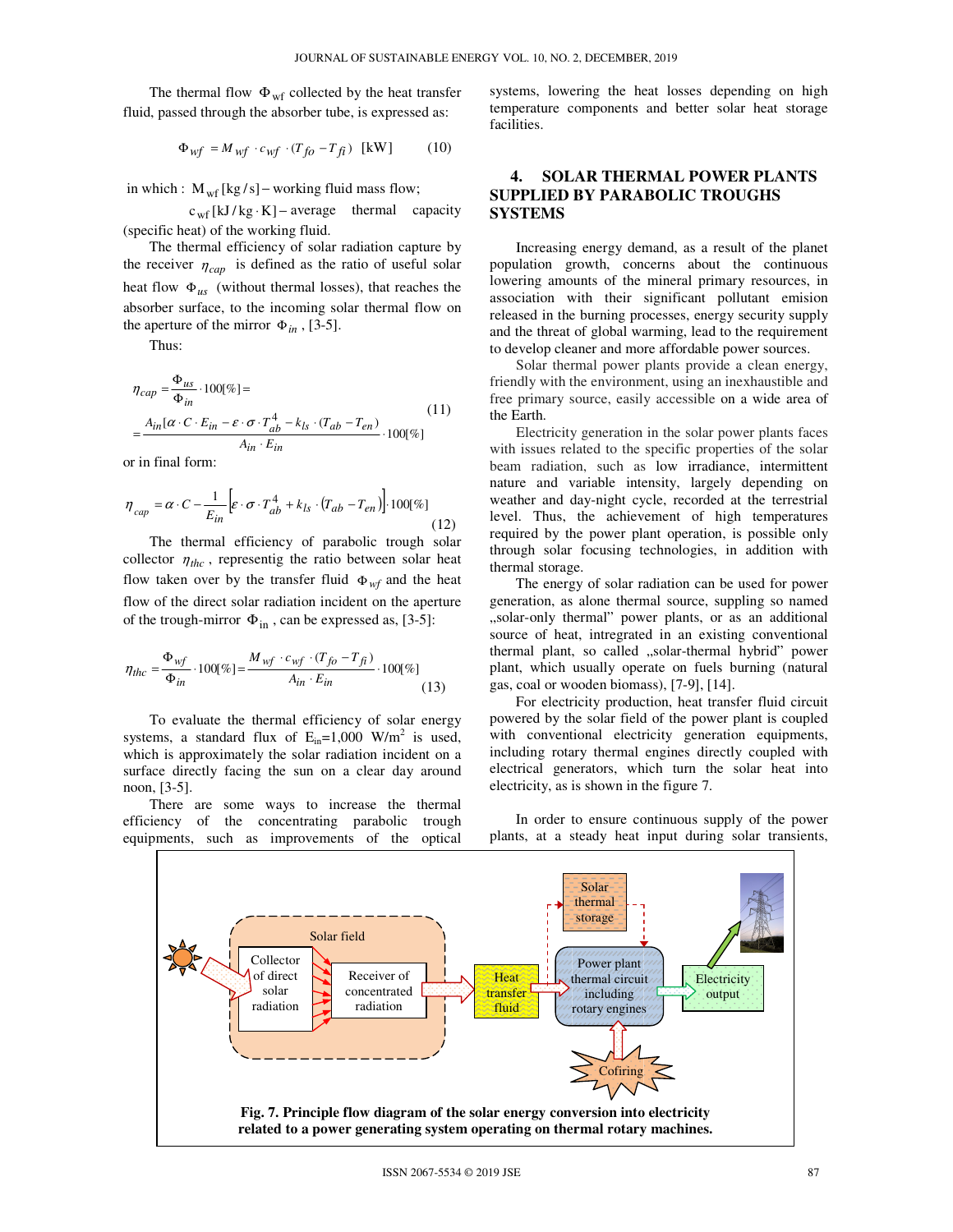resulted from cloud cover or night periods, storage facilities of thermal energy have to be included in the main thermal scheme, in both "solar-only thermal"and "solar-thermal hybrid" configurations, with a view of later solar heat delivery, [7-14].

Currently, the solar thermal storage systems assure the power plants operation at full load over an average time of (6-8) hours, in periods without availability of the direct beam radiation. If the cloudy days are registered for a long time, the thermal demand of the power plant can be covered by fuels burning, (fig. 7).

The main requirements for siting a solar-only thermal power plants are: available annual insolation, land area needed especially for the solar field placement and mostly, the water resources in suficient amounts, to cover all demands, taking into account the difficult running conditions, usually in desert areas, [7-14].

The first criterion in order of a site selection for a solar power system is the available annual insolation, defined as the integration over the year of the groundlevel solar radiation, at the chosen location. The solar radiant energy incident on a surface per unit area and per unit time is called irradiance or insolation, measured in kWh per square metre per year  $(kWh/m^2$ , year). It is commonly accepted that the minimum direct normal insolation at which it becomes economically viable to build a concentrating solar power plant is around 2,000  $kWh/m<sup>2</sup>$ , year. Higher insolation values mean better thermal performances, [7-14].

Concentrating solar-only thermal power plants need a significant stretches of land, which typically cannot be put to other uses simultaneously. Average values of the land area requirement for installing the parabolic trough

The increased demand of water in a solar power plant is mainly on account of significant evaporative losses in cooling towers recorded in areas with high irradiation, where the solar plants are sited, that have to be replaced by the make-up water in the main thermal circuit. In addition, water is needed for cleaning the reflectors surface. Minimum water demand of an solar thermal plant, equipped with parabolic mirrors, has values between  $(3,0-3,5)$  m<sup>3</sup>/MW<sub>e</sub>, [7-14]

#### **4.1. Solar- only thermal power plants**

The "solar-thermal only" power plants, harnessing the sunlight energy by means of parabolic trough mirrors, generally, provide electricity through a thermodynamic conversion process of a working fluid, usually water/steam, sometimes organic fluids, achieved between high and low temperatures/pressures, named Rankine thermal cycle, [7-14].

A typical diagram of a solar-thermal only power plant, with heat storage, operating on a solar field comprising of parabolic trough mirror system, arranged in a large number of rows, is shown in the figure 8, [14].

The heat generated by the solar field (SF) is taken over through the transfer fluid, flowing inside the absorber long-line pipes, as part of the parabolic trough mirrors equipments, being transferred to the thermal circuit of the power plant via a series of shell-in tube heat exchangers (SP, SB, SSH). The preheater (SP), steam boiler (SB) composed of economizer, vaporizer and superheater (SSH), together convert the feed-water into live steam at high temperatures, using solar energy. Hence, the heat transfer fluid is cooled and then is sent



mirrors field of an solar plant, are in range of (3,000-  $6,000 \text{ m}^2/\text{MW}, [7-14].$ 

back across the solar field network, by means of the circulating pump (HTCF), [7-14].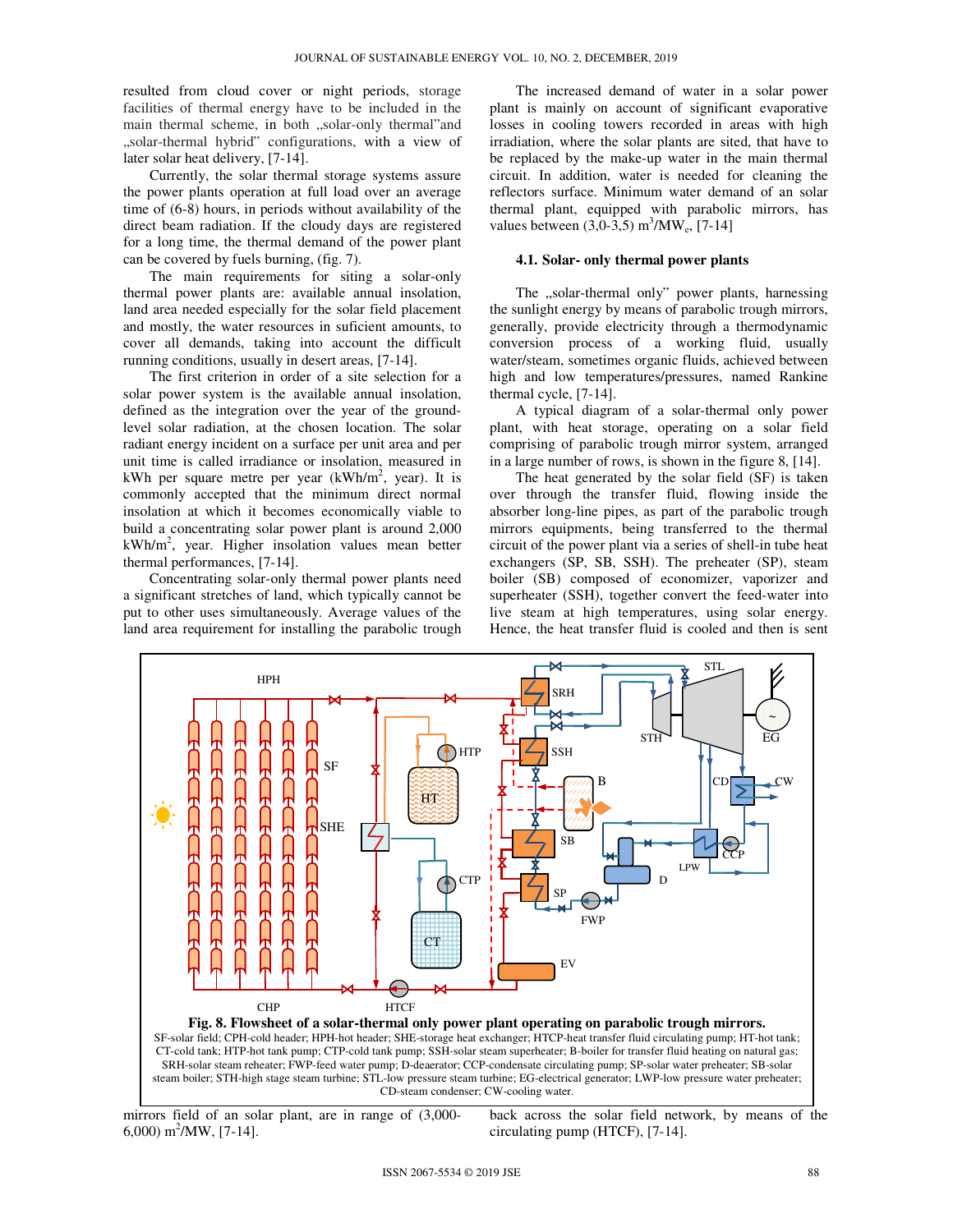In order to produce mechanical energy, the live steam passes the two-stage turbine (STH-STL). After the inlet into the high pressure stage of turbine (STH), the live steam is expanded, converting its thermal energy into mechanical shaft work, to drive an electrical generator (EG), which generates electricity, based on the electromagnetic induction law.

The steam leaving STH is reheated passing a solar heat exchanger, named reheater (SRH) and then is led to the low stage turbine (STL). Subsequently, at the outlet of the last stage (STL), the steam lowers its temperature and pressure, being routed to the condenser, operating under slight vacuum, where is turned into liquid state and finaly is circulated back along the solar heat exchangers, by the feed water pump (FWT), repeating the thermal cycle, (fig. 8), [7-14].

A general view of a "solar-only thermal power plant", having an installed capacity of 50 MW<sub>e</sub> is put into evidence in the figure 9, [9-10]. The considerable extent of the solar field can be observed, in the middle of which are placed the buildings for electricity generating equipments.



Due to the factors depending on the weather conditions (sunny-cloudy periods) and day-night cycles, the direct beam radiation is intermittent and dificult to predict, having limitted availability. Therefore, the heat resulted from solar energy conversion must be strored, with a view of later delivery, when the direct solar radiation is not useable.

This smoothing obtained through the storage equipments helps, on the one hand, to extend the operation time of power plant in unfavorable solar radiation and, on the other hand, to maintain the power generation cycle running at or near its nominal point, [7- 10]

For the solar heat storage with a view of its later delivering, fluids with rised thermal capacity, such as water under presure or molten salts, are recomanded.

A proven form of storage system operates with two tanks, hot (HT) and cold tank (CT), additionaly with pumping equipments (HTP and CTP). The fluid medium for high-temperature heat storage is molten salt. The excess heat of the solar collector field heats up the molten salt, which is pumped from the cold to the hot tank. If the solar collector field cannot produce enough heat to drive the turbine, the molten salt is pumped back from the hot tank to the cold tank, through solar heat exchanger (SHE), heating up the heat transfer fluid, [7- 14], (fig. 8).

In periods with low intensity direct sun radiation (cloudy days for a long time) or during the nights, constant thermal load of the solar-only plant is assured primarily from storage system and then by fuels burning (commonly natural gas), using a boiler (B).

Usually, solar thermal storage systems assure the solar plants operation at full load for 3-6 hours, in periods without availability of the direct beam radiation.



The temperature level of the working fluid can be controlled by the velocity of thermal transfer fluid through the solar field piping, flowing inside the tubular absorbers of the parabolic mirrors. In this manner is possible to match the captured solar energy to the load requirements of power plant, according to the amount of needed heat and temperature level.

For smaller applications, from 100  $kW_e$  to 10  $MW_e$ and live steam temperature around 250°C, an organic Rankine cycle is preferable. Instead of water, organic fluids, such as butane or pentane, allow for lower temperatures and pressures. Organic components also have the advantage of condensing at or above atmospheric pressures, eliminating the need for a vacuum in the condenser, [4-7], [9-14].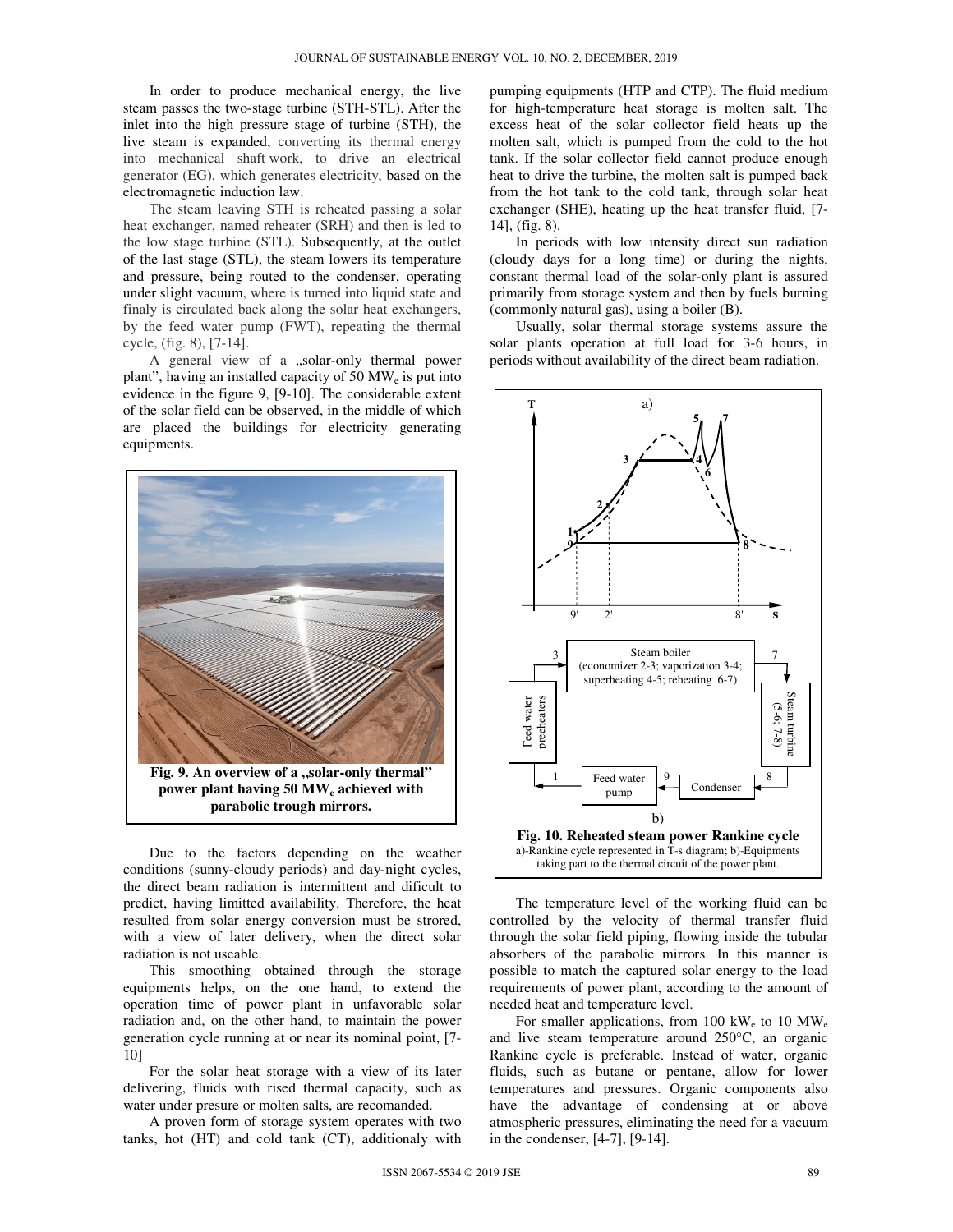Solar thermal power plants generate electricity, frequently based on a reheated steam Rankine cycle. The main conversion processes of the working fluid heat into mechanical energy, represented in T-s diagram, associated with the equipments that make possible a reheted steam Rankine cycle development, can be observed in figure 10.

Generally, the working fluid undergoes a series of thermodynamic conversions, turning from water into superheated/reheated steam (meaning in the T-s diagram: pressure rising 9-1; preheating 1-2; superheated and reheated steam generation 2-3-4-5/6-7). Farther, the live steam expands along a two stage turbine (procesess 5- 6/7-8), and finaly sent to the condenser (process 8-9), which converts the steam back to water, thus closing the thermal cycle at the feedwater pump (9-1).

The thermal efficiency of a solar-only power plant is under influence of the operating performances of its main components (sunlight collectors, solar field and power steam-cycle). Efficiency of the collectors depends on the angle of the sunlight incidence and on the temperature accumulated by the heat transfer fluid running inside the absorber tube, that can reach values above 75 %. Solar field thermal losses are usually below 10%. Steam-cycle efficiency reaches average values in range of (30-35) %, having the most significant influence on the entire power plant efficiency. Thus, the maximum overall efficiency of solar thermal plants, equipped with parabolic trough mirrors, takes values between (20-22) % (solar radiation to net electric output) and annual efficiencies of about  $(14-15)\%$ , [7-14].

mirrors systems, are generally set at (370-390)°C/100 bar, [7-14].

#### **4.2. Solar-coal thermal power plants**

Today, the electricity generated worldwide is obtained in the thermal power plants by fuels burning, in a great share of 68 %, which are responsible for the global warming phenomenon, dangerous for the environment, [6].

The regions of the globe having available direct sunlight radiation at the ground level, above than 2,000  $kWh/m<sup>2</sup>$ , for long periods over the year, can benefit from the facility of its integration in the conventional thermal plants operating on fossil fuels. Thus, so called "solarthermal hybrid" power plants were promoted in the last decade, [14].

Among the organic fuels used in the conventional thermal plants, the coal is often preferred due to its affordable and stable supplying cost, but also to the efficient power generation technologies that have been applied, [6].

On the other hand, knowing that the burning process of the coal release in the atmosphere an increased level of pollutant emissions, the solar energy additional input, is applied especially to the existing power plants based on this fuel, thus offering more advantages for environment in comparison with the use of natural gas or oil- fuels.

A suitable application of the solar energy integration into the conventional coal firing power plants, working on superheated/reheated steam Rankine cycle is



The thermal initial parameters of the Rankine cycle, supplied by solar heat collected through of parabolic considered to be the feed water preheating, before the steam boiler inlet, [14].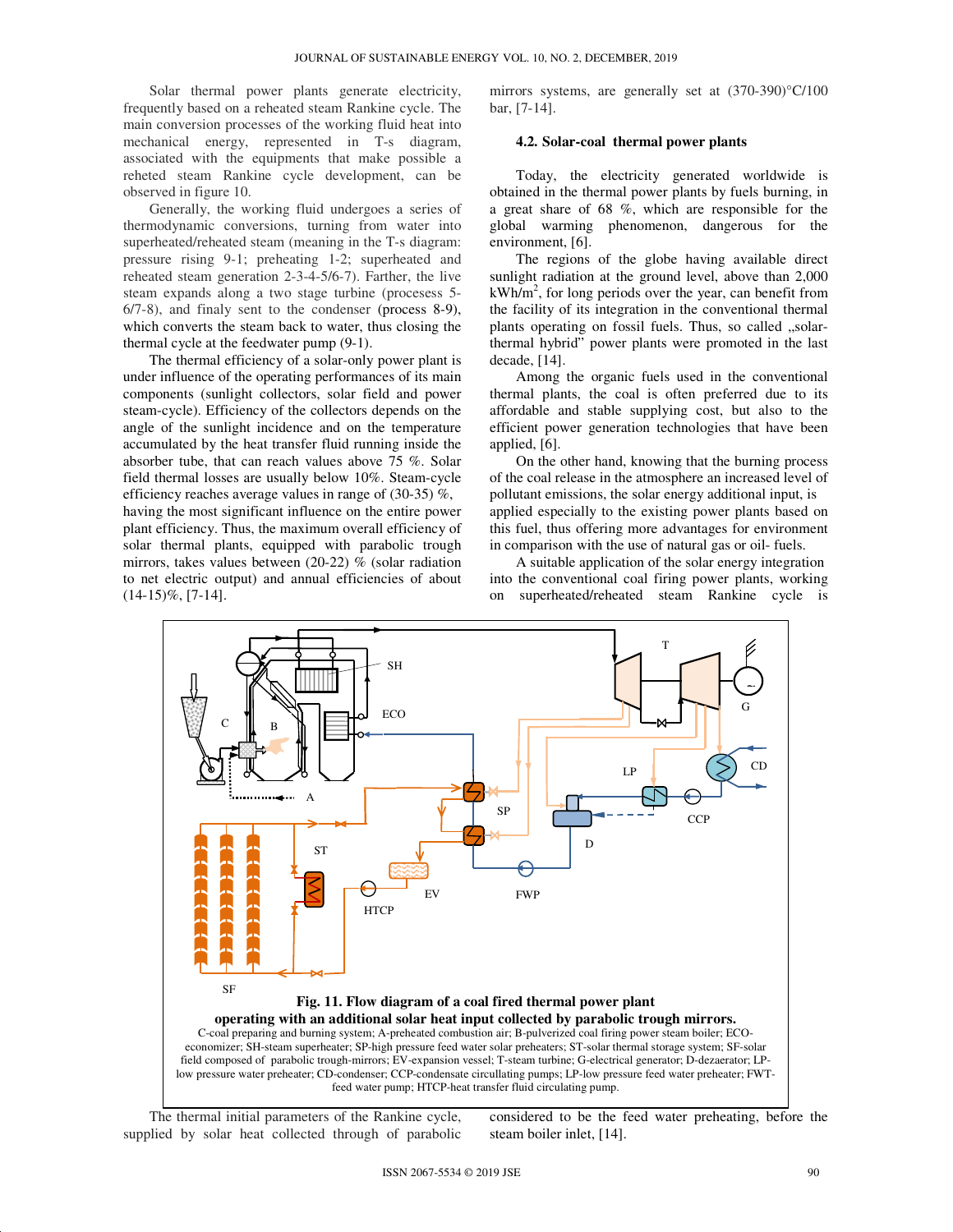In the figure 11 is presented a principle diagram of a coal fired thermal power plant running with a solar energy input, delivered by the parabolic trough mirrors system, as the most developed concentrating solar technology, able to provide heat at about (300-400)° C.

The heat transfer fluid, usually a thermal syntetic oil, circulated by pumps (HTCP) over the solar field (SF) pipe-lines, is heated at the passing inside the tubular receivers and then is sent to the high pressure heat exchangers (SP), where the heat is transferred to the feed water circuit, with the aim of rising its temperature at about (260-270)°C, before the economizer (ECO) inlet.

Because of the solar beam limited availability, in order to ensure the continuous supply of solar heat, it must be stored in the storage heat exchanger (ST), with a view of later providing, [14].

The cooled thermal oil is recirculated through the solar field network, thus the solar heat is continuosly supplied to the conventional electricity generation system, based on coal burning.

If the solar heat is used to preheat the feed water, it displace partly or even completly the steam taken from the turbine intakes delivered to the high pressure solar water heat exchangers (SP), leading to the electrical output increasing.

Also, the boiler thermal load of conventional plant lowers, as a result of reduced amount of coal burnt in its furnace. Finally, on these ways, improved performances of the whole power plant will be obtained, including environmental benefits, [14].



The share of solar energy in the overall energy output of the coal-fired power plants reaches average value of (10-15) %, even 18%.

Figure 12 presents the Rankine cycle of a conventional power plant, running on coal combustion, drawn in T-s diagram, having a share of solar energy input. It can be remarked the area of the Rankine cycle where the solar heat  $(Q_{SD})$  enters in the main thermal circuit, in order to rise the feed water temperature.

Scientific research has shown that the most suitable point of the conventional power plant circuit for the solar heat input to preheat the working fluid is after the high pressure feed water pump (FWP) discharge, (fig. 11). Displacing significant amounts of burnt coal in thermal plants for feed water preheating, solar energy, as a suplementary energy source of the conventional thermal plant, can provide cleaner electricity, due to the lower pollutant emissions released to the environment. At the same time, an improved overall efficiency of thermal plant, in range of  $(12-15)$  %, will be obtained, [14].

## **5. CONCLUSIONS**

Solar radiation is one of the most promising energy source, which can partly cover the power demand at global level, under an environmental sustainability, without warming phenomenon.

Although the solar electricity generation faces some difficulties due to the unpredictable nature of solar radiation, mainly discontinuity and variability caused by meteorological and geophysical phenomena, which entail high costs for the heat capturing, converting and storing, however, over the last decade, can be observed a fast increasing of thermosolar plants built worldwide, obviously in regions with available solar radiation.

Solar energy can be promoted in the field of electricity generation on two main directions, currently identified: as a single heat source in so named "solaronly thermal" power plants and as a supplementary heat input helping the conventional technologies, in so called "solar-thermal hybrid" power plants. In both cases, the solar radiation capture and focusing is performed using parabolic trough mirrors, which have demonstrated their operational maturity. These operations associated with the storage of solar heat involve at present, high financial costs, unbearable for countries belonging to certain regions of the globe, precisely by those who enjoy large solar radiation.

Solar power plants usually operate according to superheated/reheated steam Rankine cycle, either from the "solar-only thermal" category or from that of "solarthermal hybrid" power plants.

The size of the turbogenerator groups in the "solaronly thermal" power plants with a solar field consisting of parabolic mirrors reaches the maximum installed power of 300 MWe/unit by now, corresponding to maximum initial steam parameters of 370° C and 100 bar. The overall thermal efficiency of these plants is at only (20-22) % sometimes reaching 25%, while annual values do not exceed 15%, which are reasonable values, knowing that solar energy is inexhaustible and free accessible.

"Solar-thermal hybrid" power plants use a supplement of heat coming from solar radiation to rise the temperature of working fluid (water) in the thermal circuit at level of (260-270)°C, displacing partly the coal amounts, that otherwise would be burnt, thus diminishing environmental pollution being obtained. Higher investments needed for solar heat conversion and storage equipments is balanced by lower coal consumption or